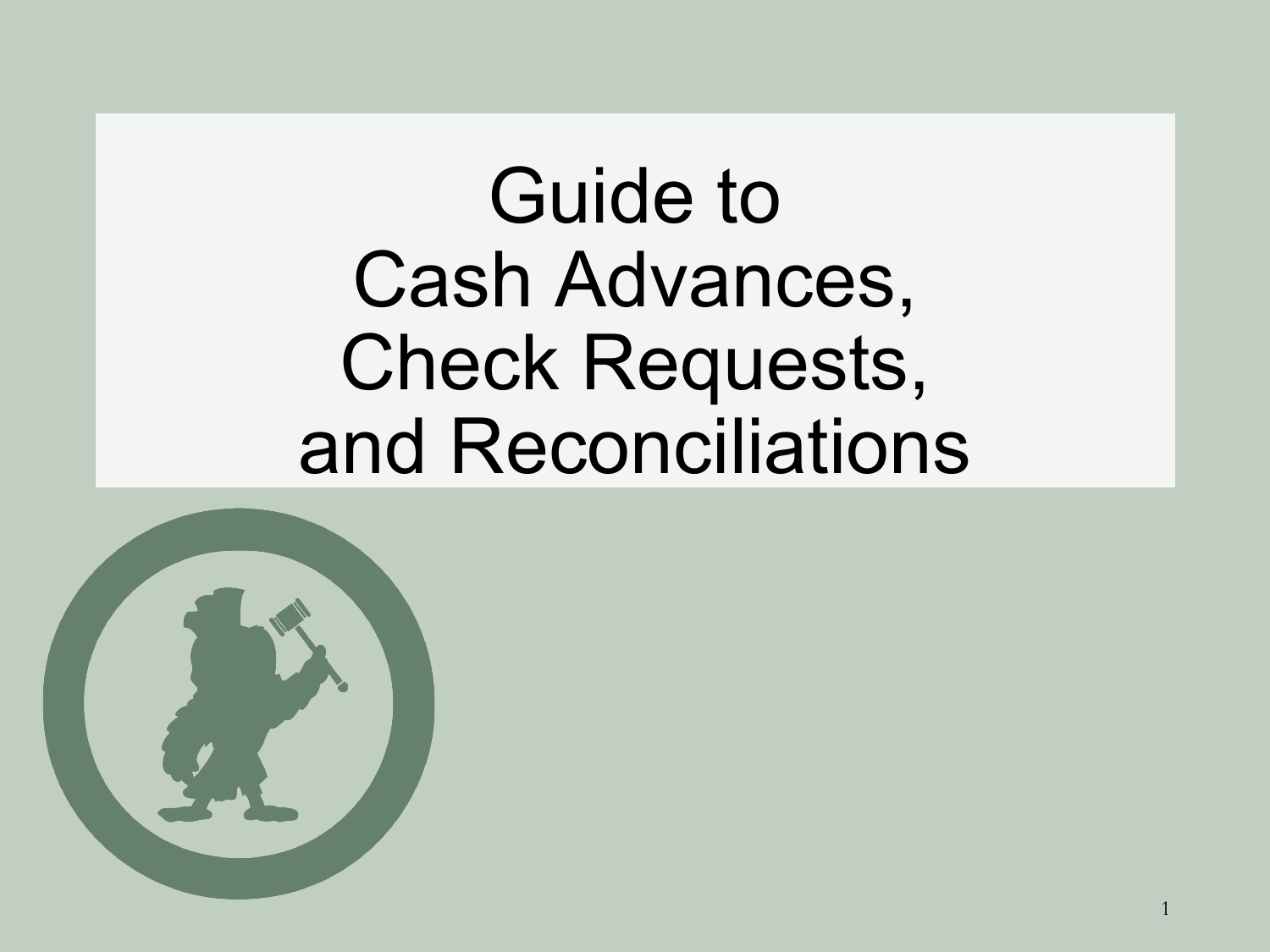### Table of Contents

| What You Need to Do                    |    |
|----------------------------------------|----|
| <b>Cash Advances</b>                   |    |
| <b>Check Requests</b>                  | 10 |
| <b>Business Office Reconciliations</b> | 16 |
| Contact                                | 22 |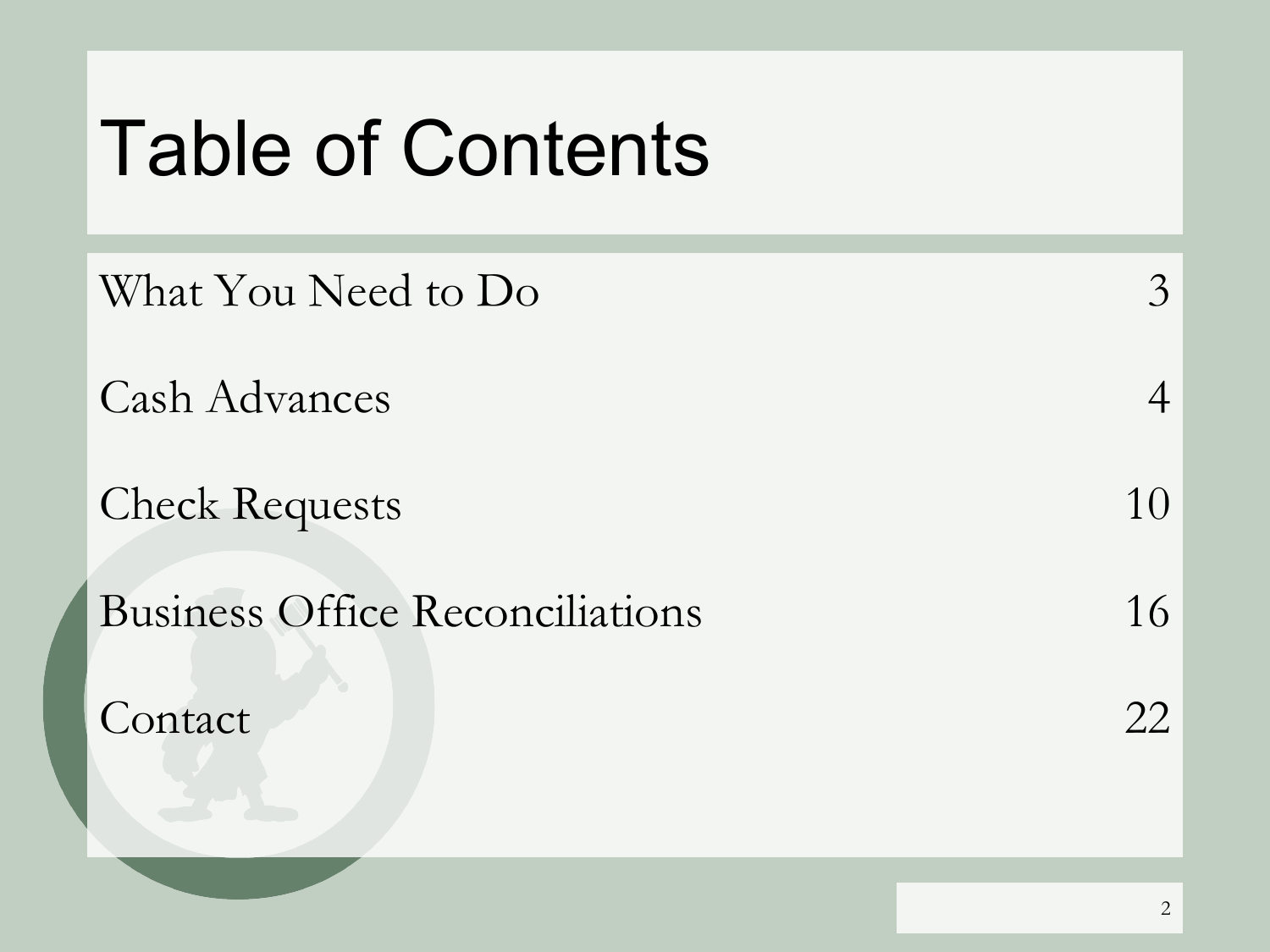## What You Need to Do

- Update your student org signature cards from the business office.
	- Four signatures are needed:
		- President
		- Treasurer
		- Another Club Officer (i.e. Vice President, Secretary)
		- Student Org Advisor
	- Updating the card is very important!
	- If you have already updated the cards, then please continue.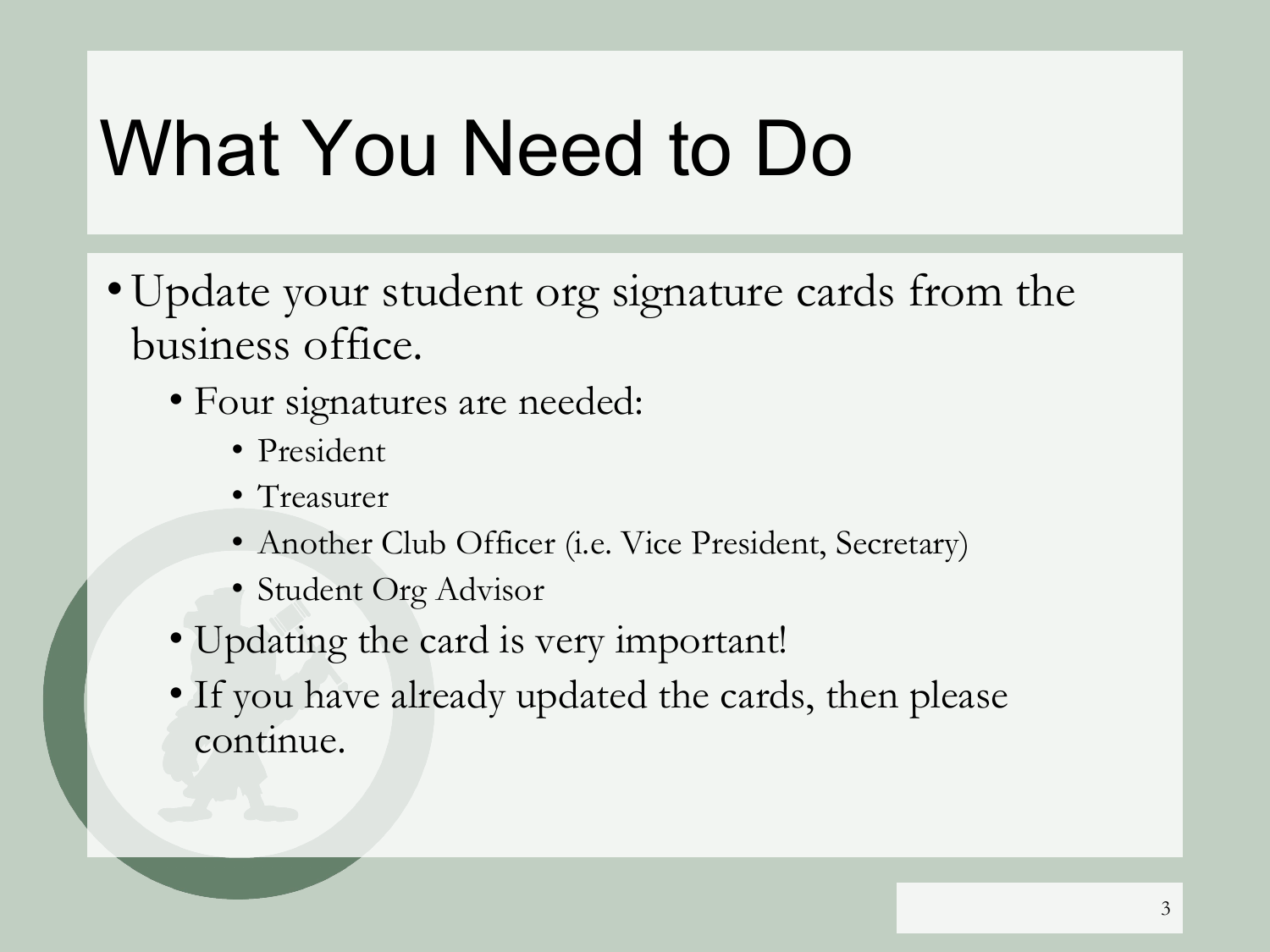# Cash Advances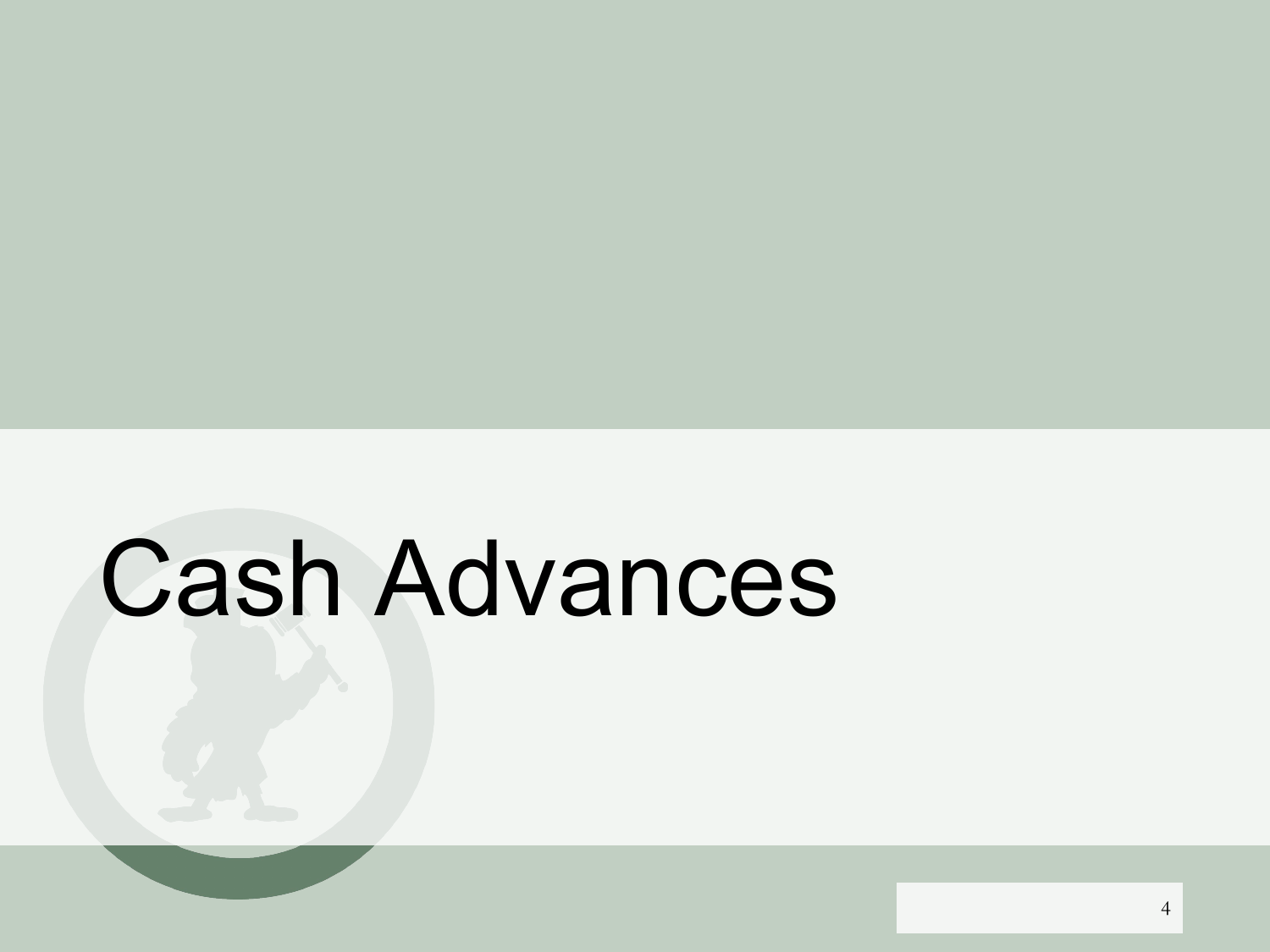#### What You Need to Know

- A max of \$200 in cash is allowed per cash advance.
- •One cash advance per signing office can take a cash advance out.
- You cannot take another cash advance without reconciling your original cash advance.
	- Example:

James takes out a cash advance for \$25 for an event.

He wants to take out a second cash advance for \$50.

James cannot do a second cash advance unless he reconciles his first cash advance (\$25).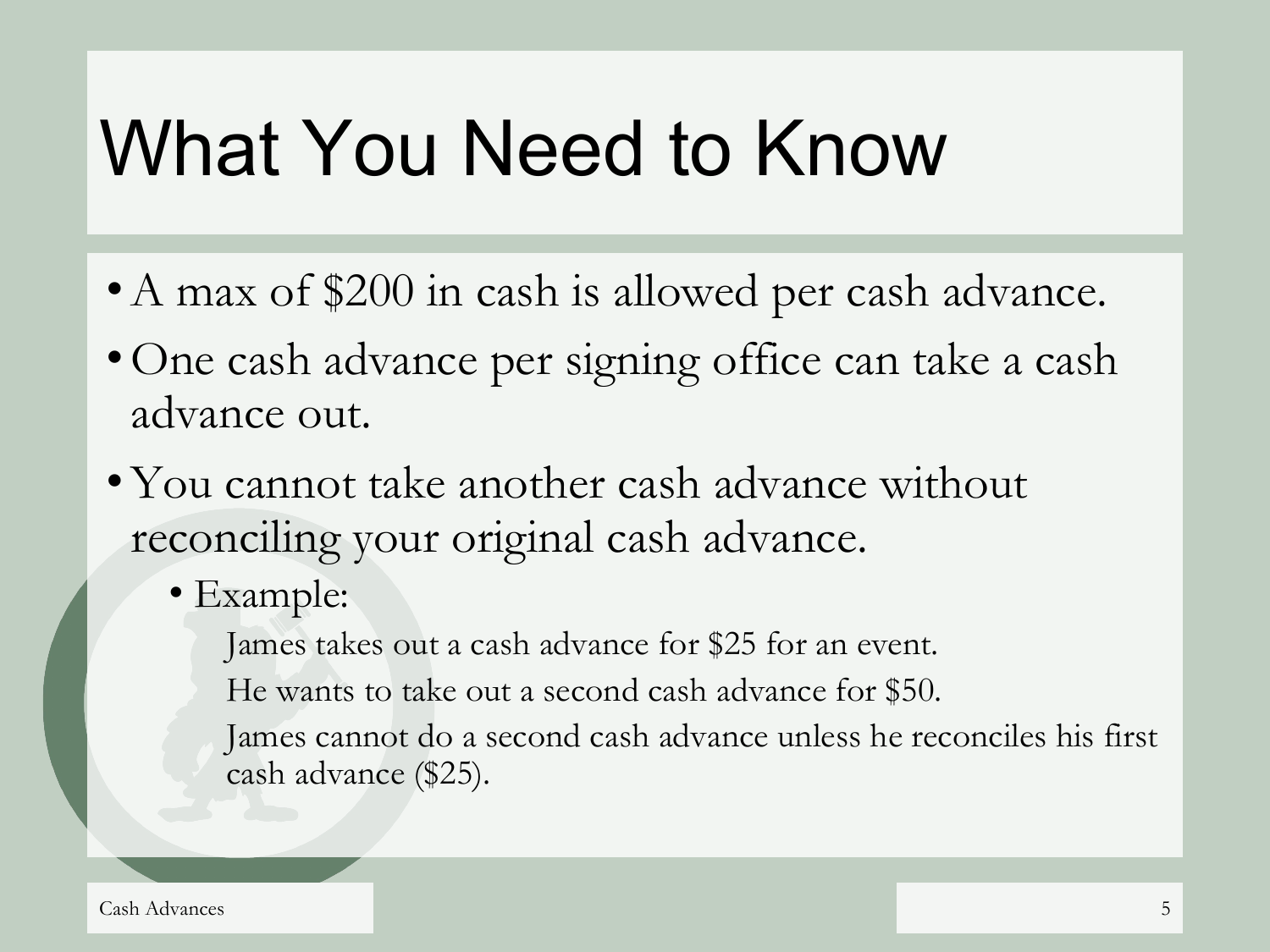#### **Requirements**

- The "Student Bank Check/Cash Request" Form.
	- Can be found in the Office of Student Affairs at the Whit.
- Your respective club account number.
	- Please see your advisor to find out the account number.
- Signatures:
	- A signature from another officer besides yourself who is also on the signature card.
	- A signature from your advisor.
- Submit form at the Business Office.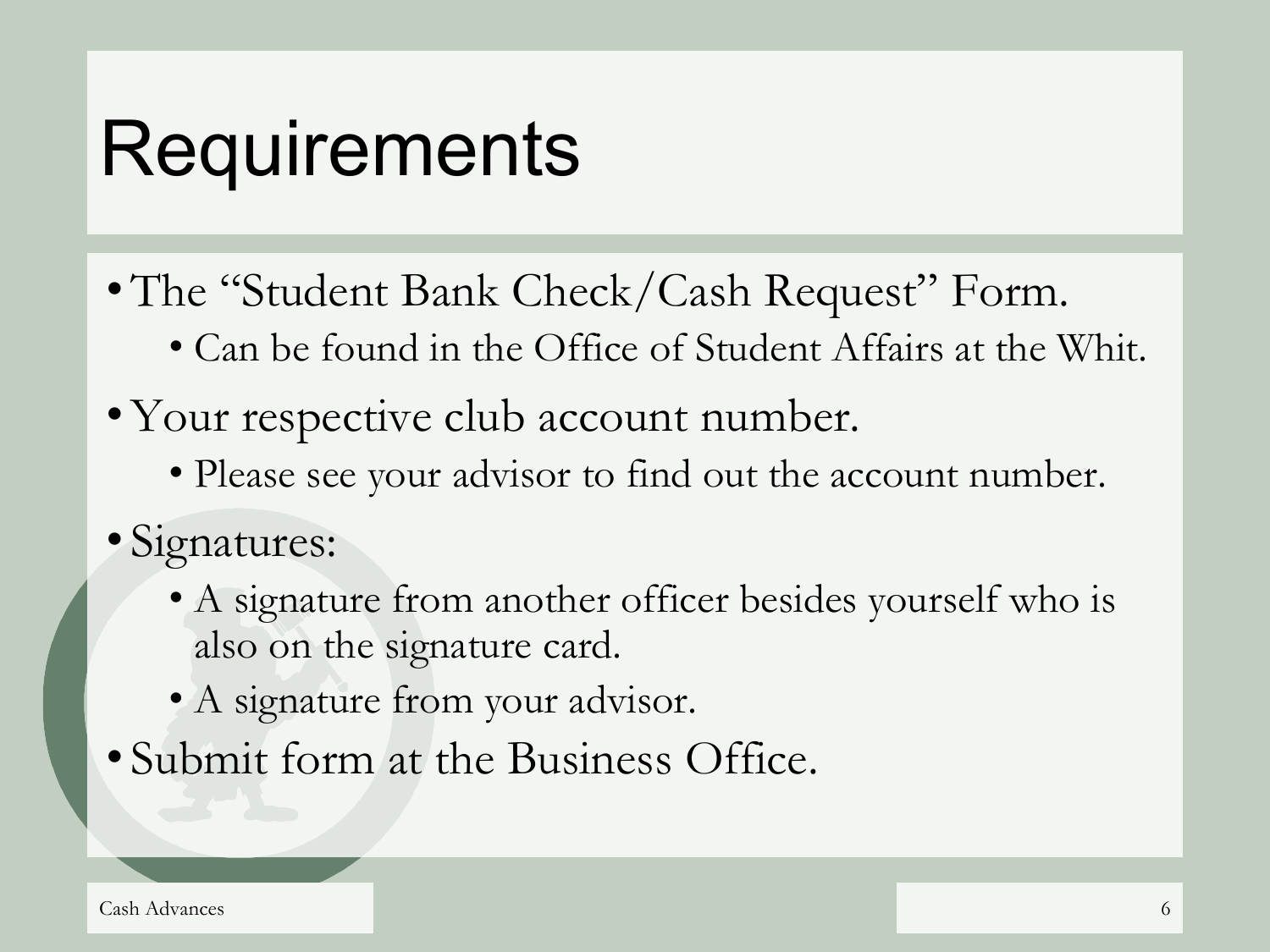# **Tips**

- Plan the semester ahead!
	- Create a budget and stick with it.
	- Avoids taking out multiple cash advances for an event.
- •Write clearly and neatly!
- Make copies of all paperwork.
	- Upload copies to a dedicated Google Drive or Dropbox for your student org.
		- That way, every officer can have access and it can be useful for future reference.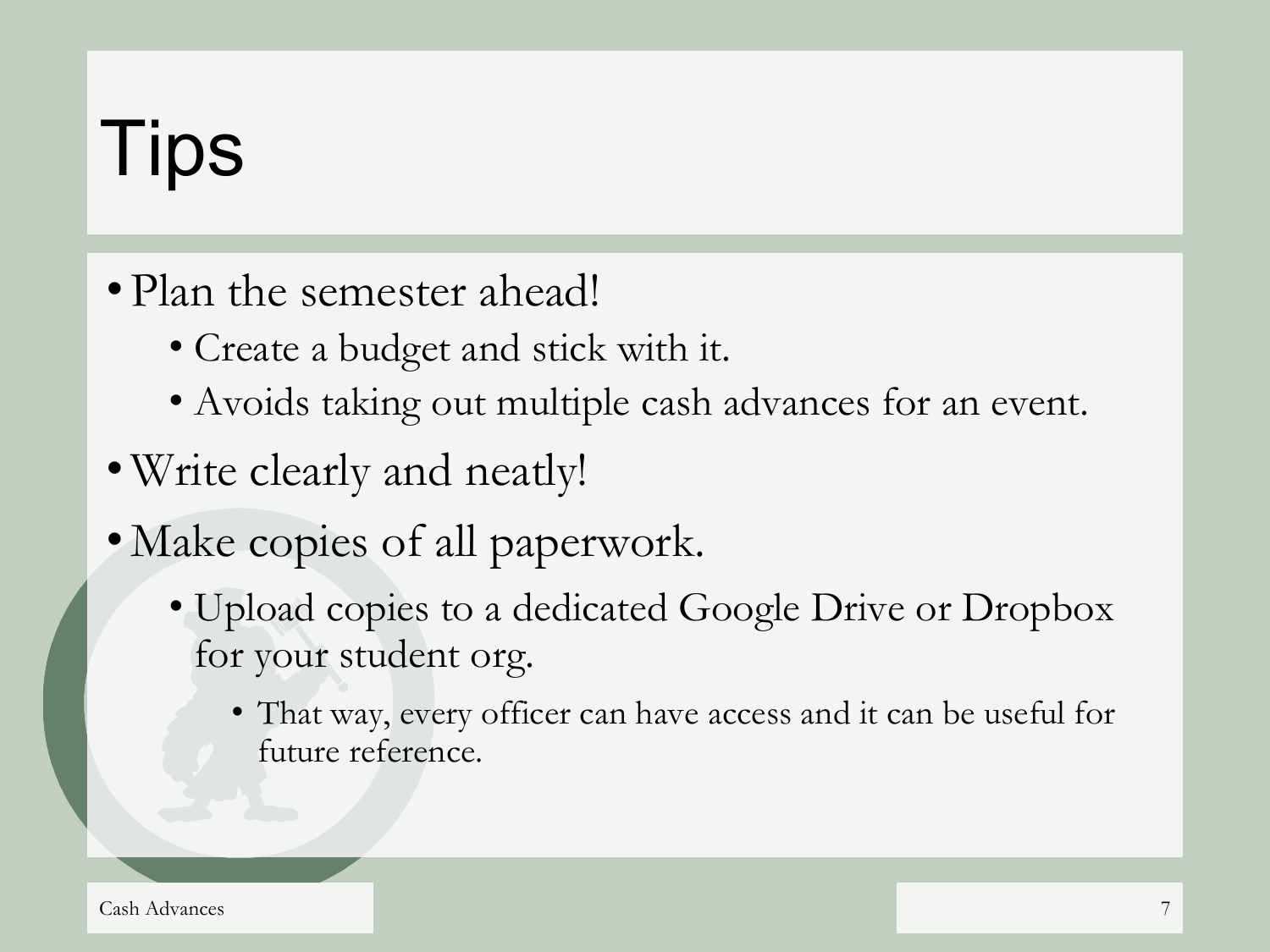# Tips (Cont.)

- Periodically check your student org account.
	- Mistakes do happen. Double-check charges/credits to the account. In the event of an error, you can always politely ask the Business Office for help.
	- If it becomes a big issue, please let the VP of Finance know.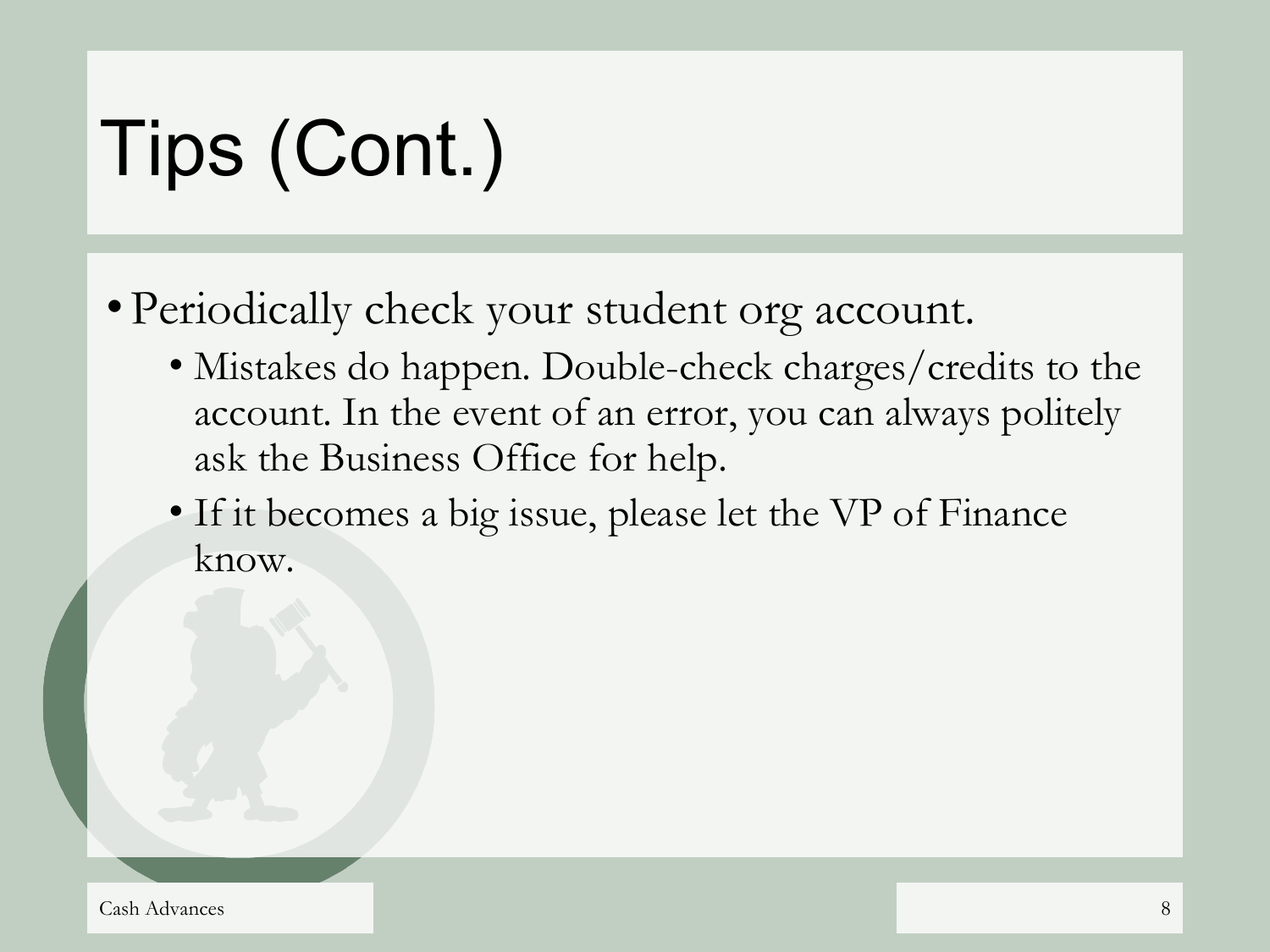# Check Requests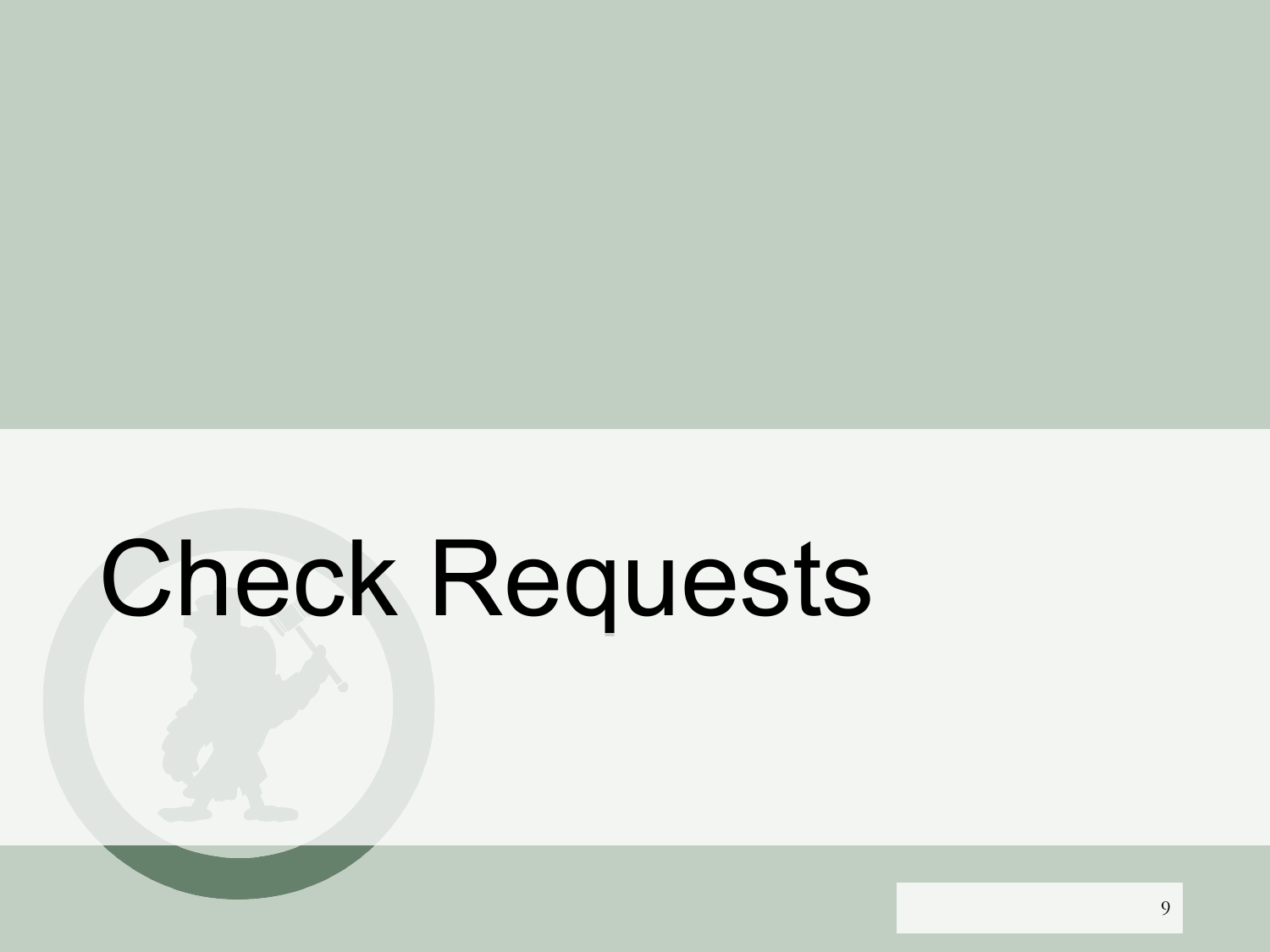## What You Need to Know

- There is no limit on a check request, however, you must confirm that you have sufficient funds in the student org account.
	- Must check with Michelle Sydney in the Office of Student Affairs before issuing a check request.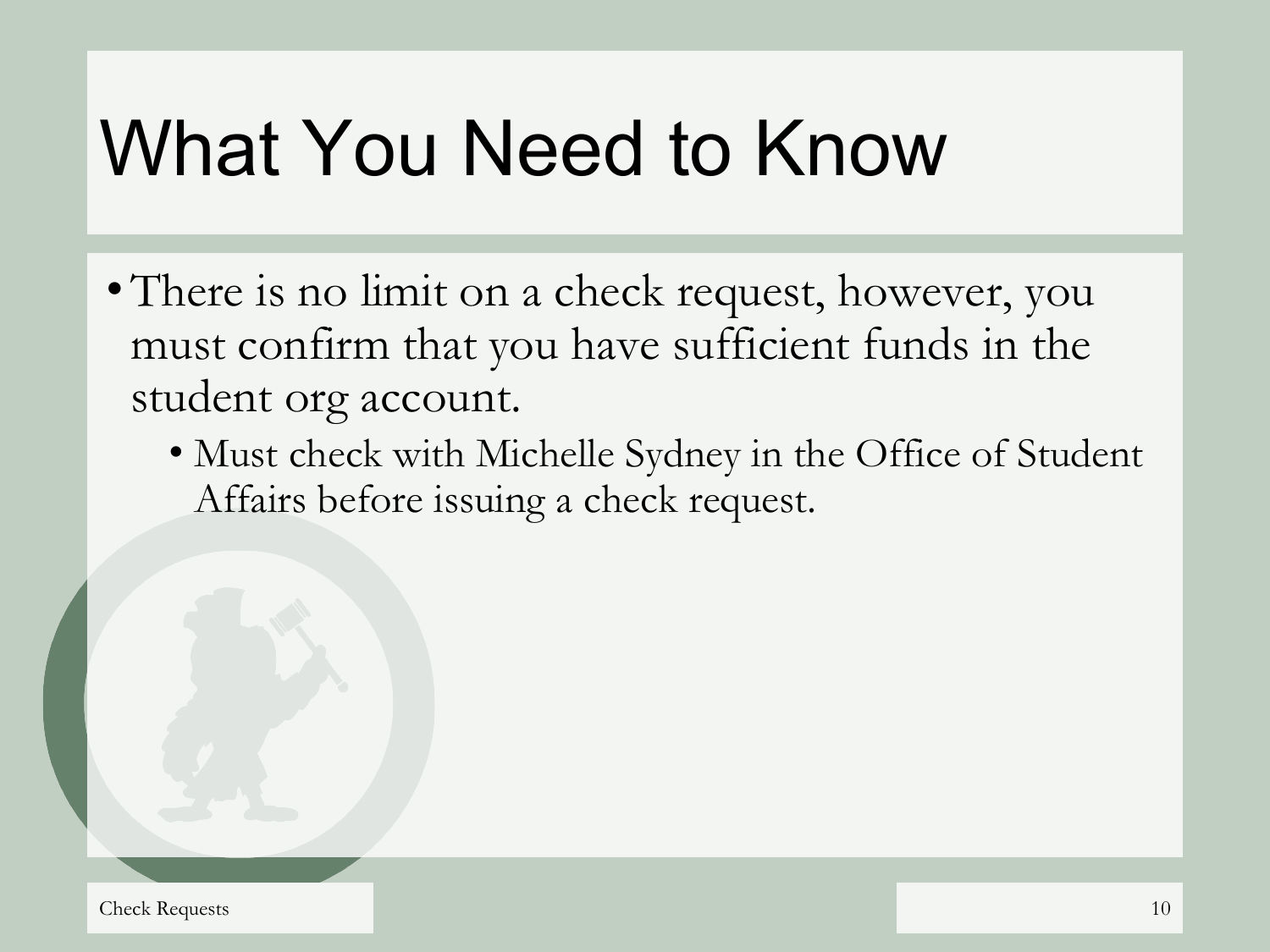#### **Requirements**

- **Important:** Check requests need to be done in advance. They cannot be done the day of.
	- Example: If you need a check by Friday, then you need to submit the request form the Monday before.
	- Please check with the Business Office on when you need to submit a check request.
- The "Student Bank Check/Cash Request" Form.
	- Can be found in the Office of Student Affairs at the Whit.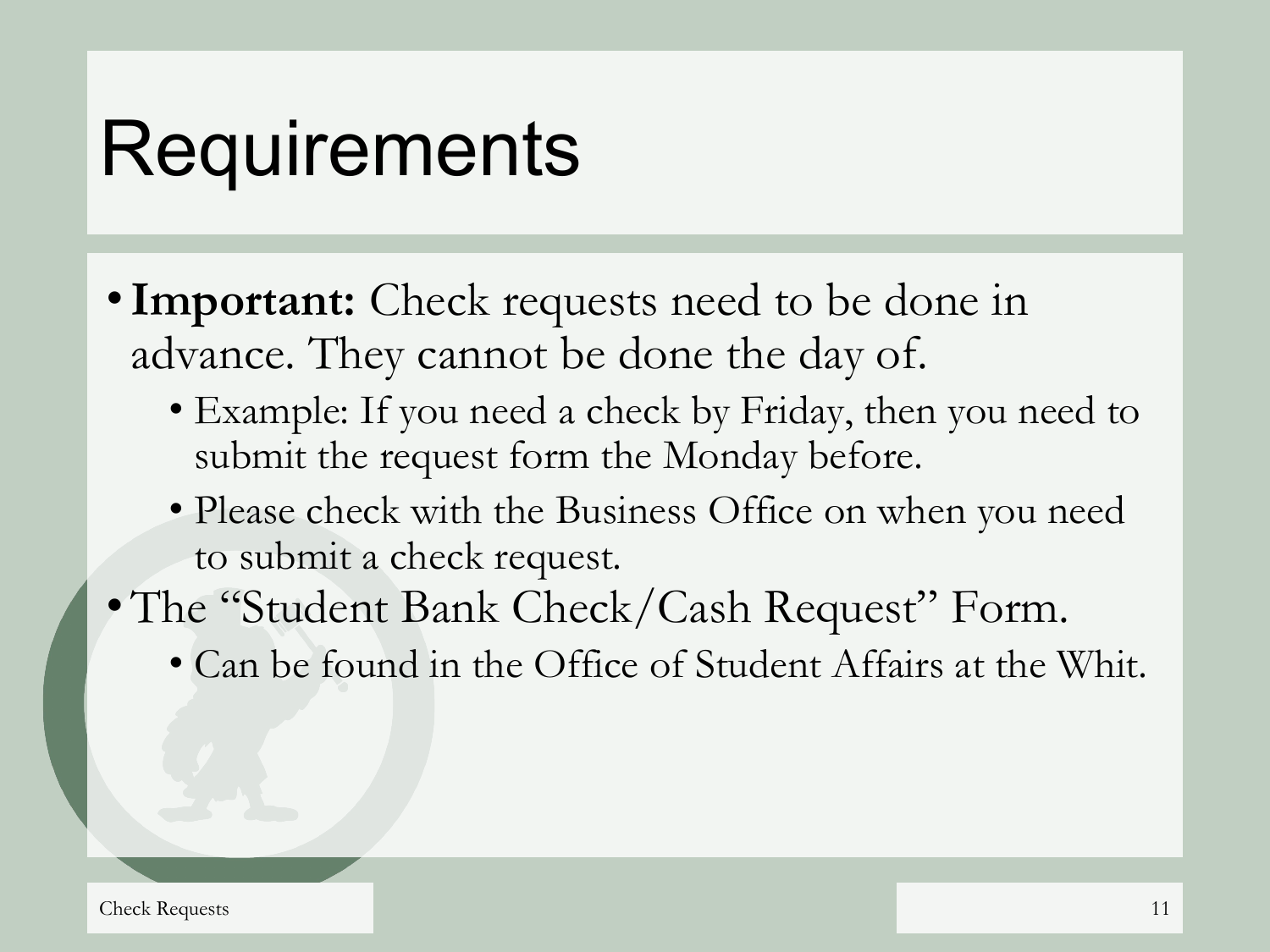# Requirements (Cont.)

- •Your respective club account number.
	- Please see your advisor to find out the account number.
- Signatures:
	- A signature from another officer besides yourself who is also on the signature card.
	- A signature from your advisor.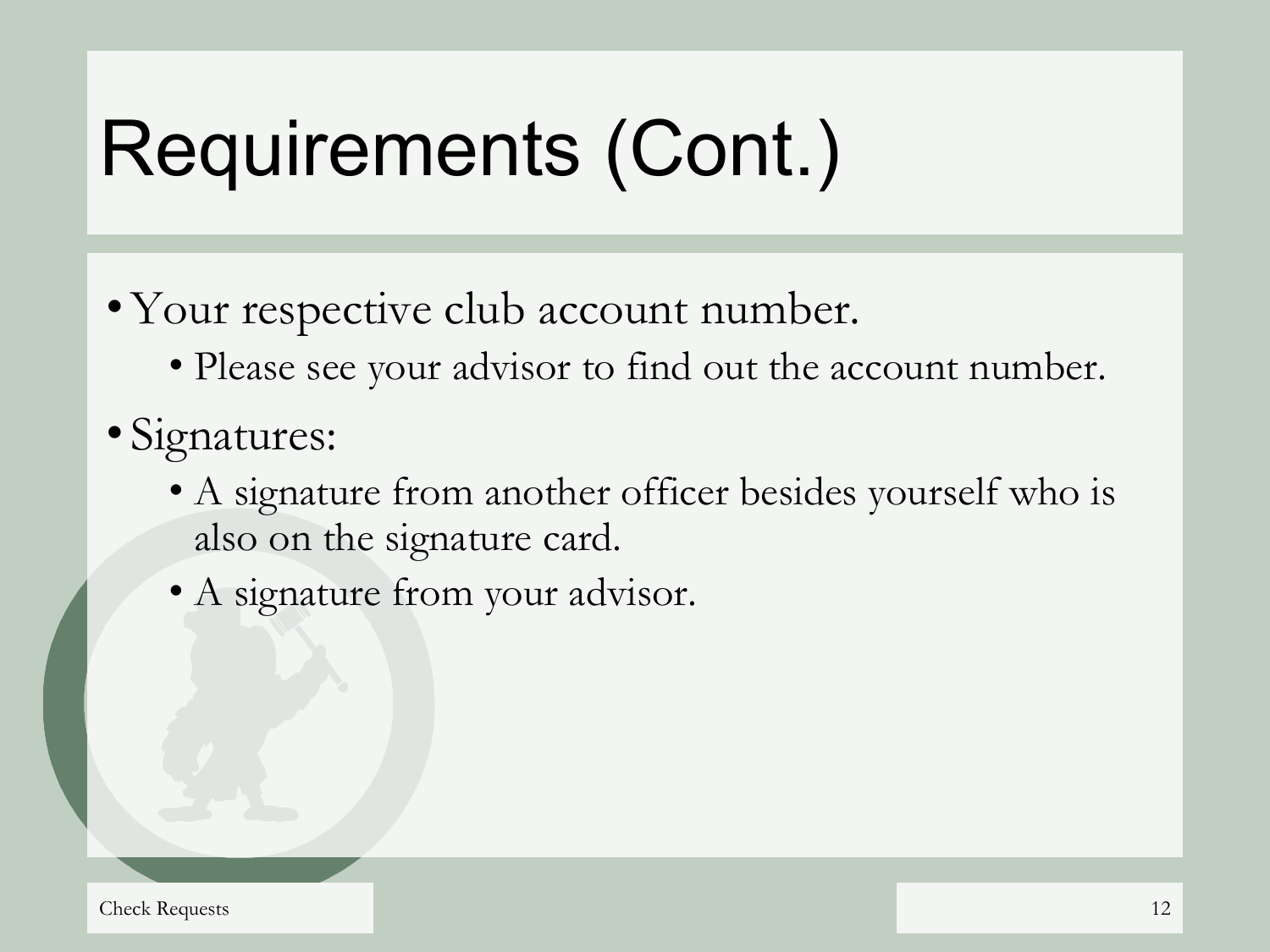# **Tips**

- •Confirm all information on form.
	- Includes address, dates, amounts.
- •Write clearly and neatly!
- Make copies of all paperwork.
- Periodically check your student org account
	- Mistakes do happen. Double-check charges/credits to the account. In the event of an error, you can always ask the Business Office for help, they'll be glad to assist you with any concerns.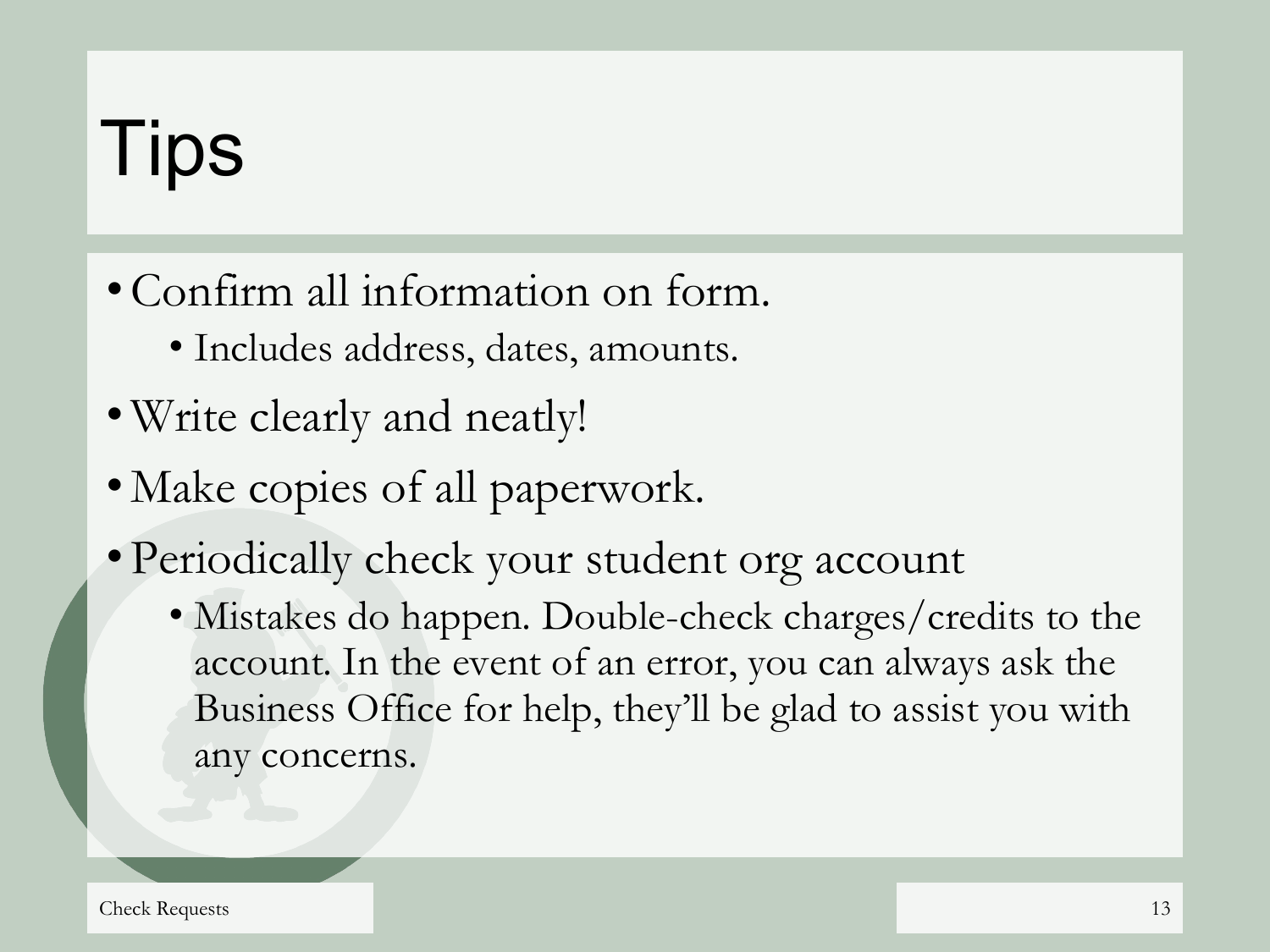# Business Office Reconciliations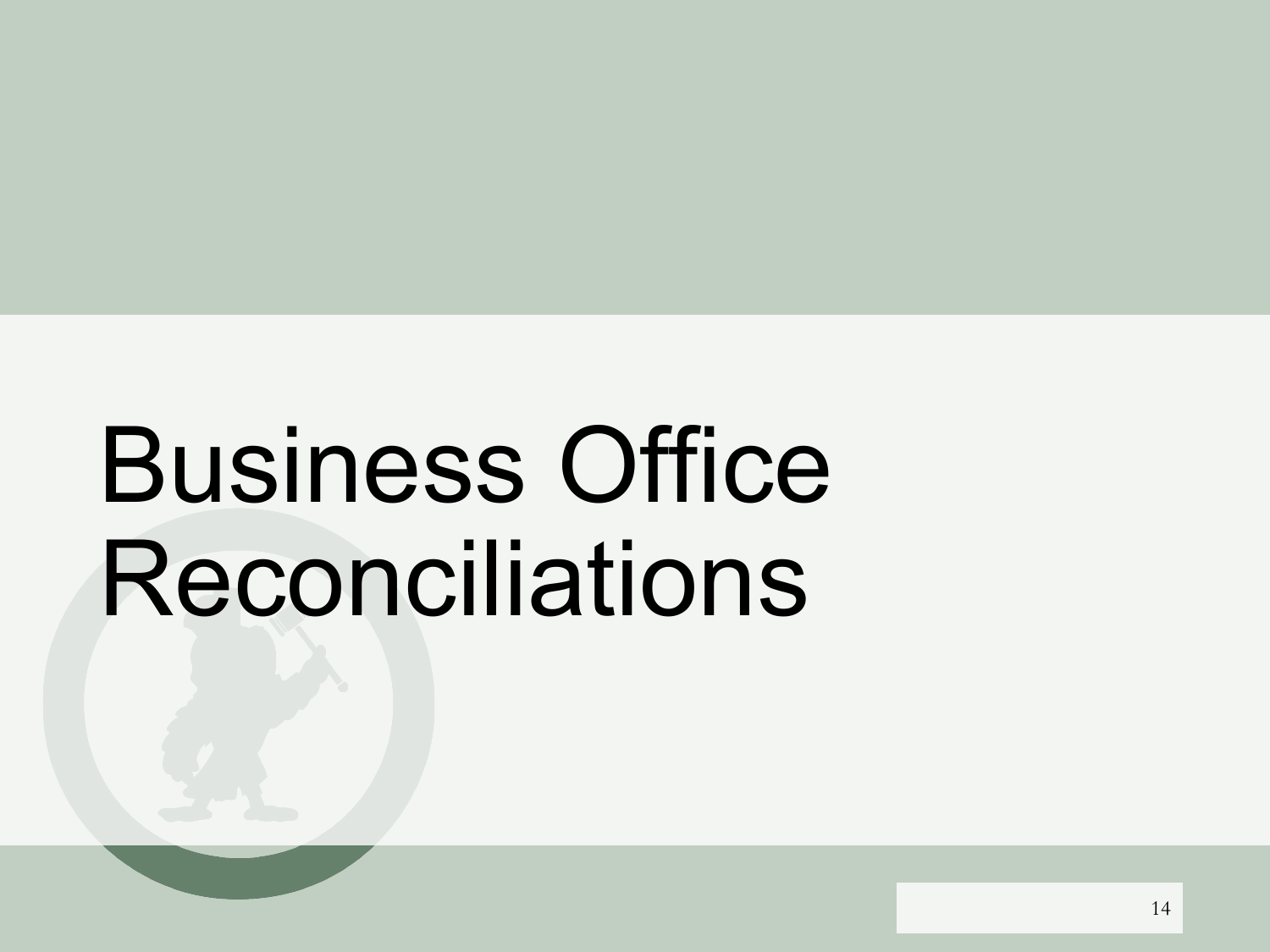### What You Need to Know

#### • SAVE ALL ORIGINAL RECEIPTS.

- The Business Office only accepts original receipts!
- Make photocopies of said receipts for yourself.
- You have 10 business days to reconcile after receiving the cash advance.
- •If you fail to reconcile on time…
	- Your student account will be placed on hold.
	- You cannot access grades and/or register for classes.
	- You cannot take out another cash advance/check request.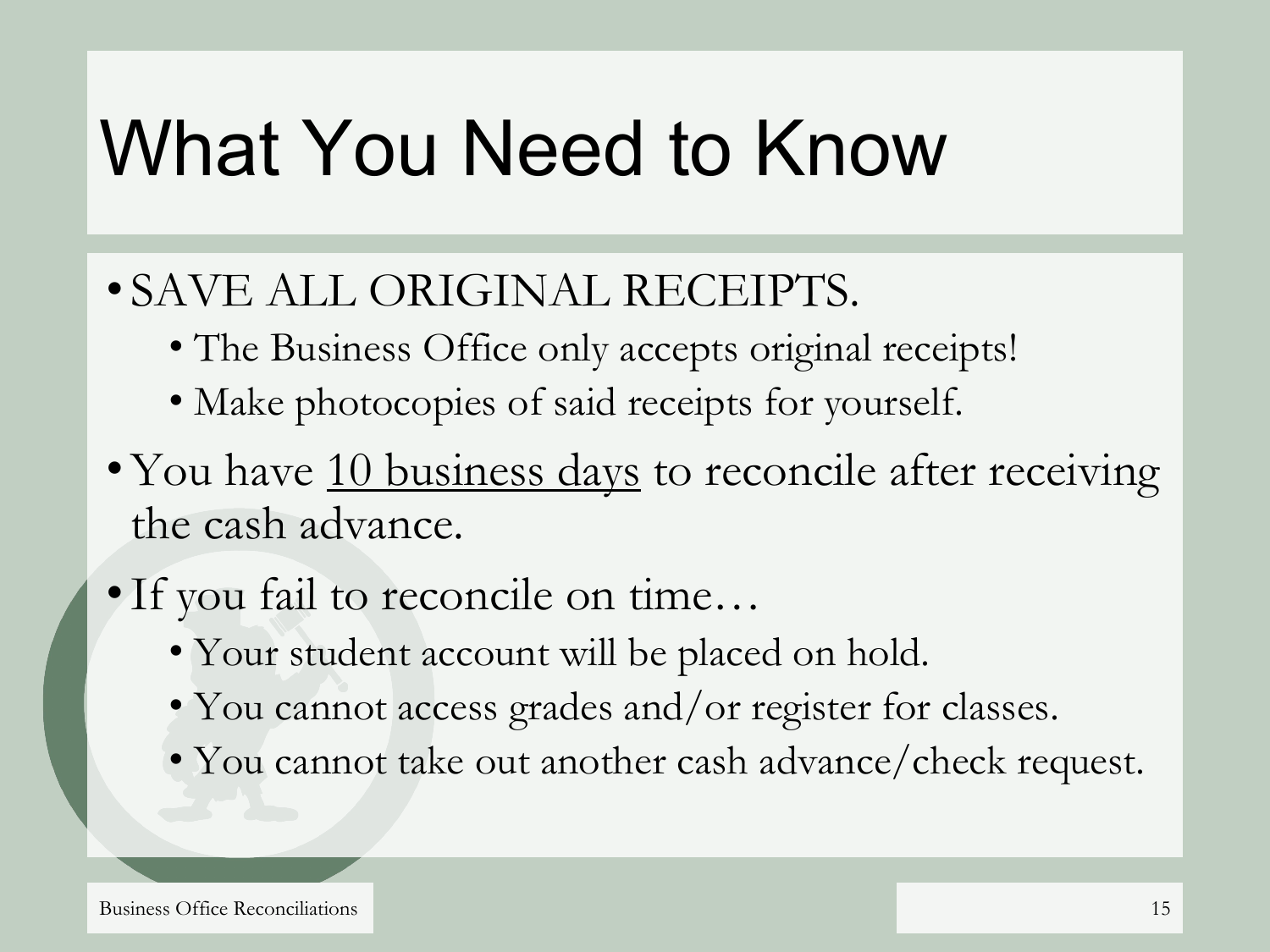#### **Requirements**

- •ALL ORIGINAL RECEIPTS.
- Any leftover cash from purchases.
- The "Student Organization" Reimbursement/Reconciliation Form"
	- Can be found in the Office of Student Affairs at the Whit.
- •Your respective club account number.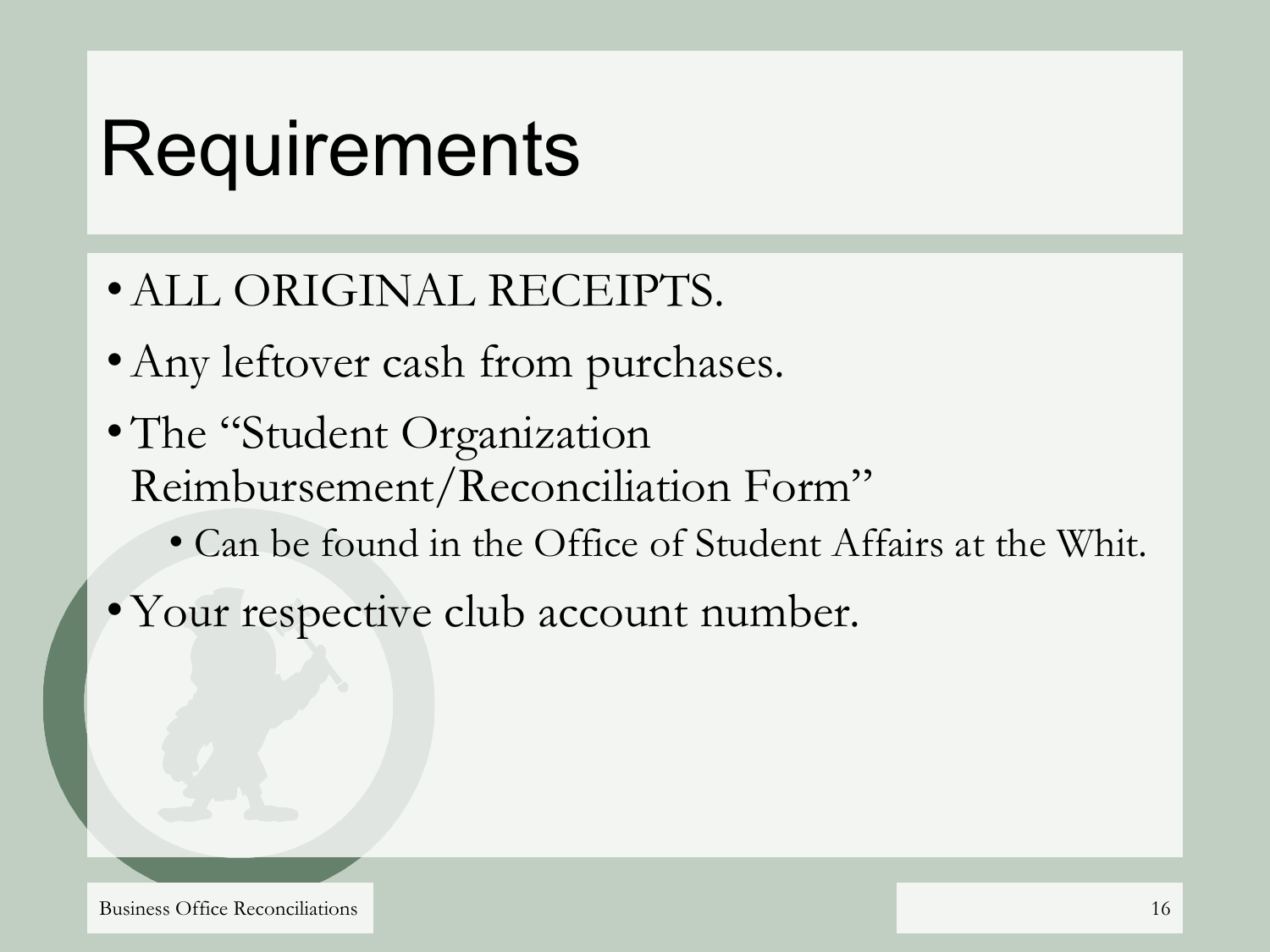### **Steps**

1. Fill out basic information.

a. Name, Student Org, Date.

2. List:

a. Every business, item, purpose, account #, and cost.

- 3.Take the total and subtract the initial cash advance. a. The remainder will be returned.
	- b. In this case, you only need your signature and advisor's.
		- i. If there's a reimbursement, a third officer signature is needed.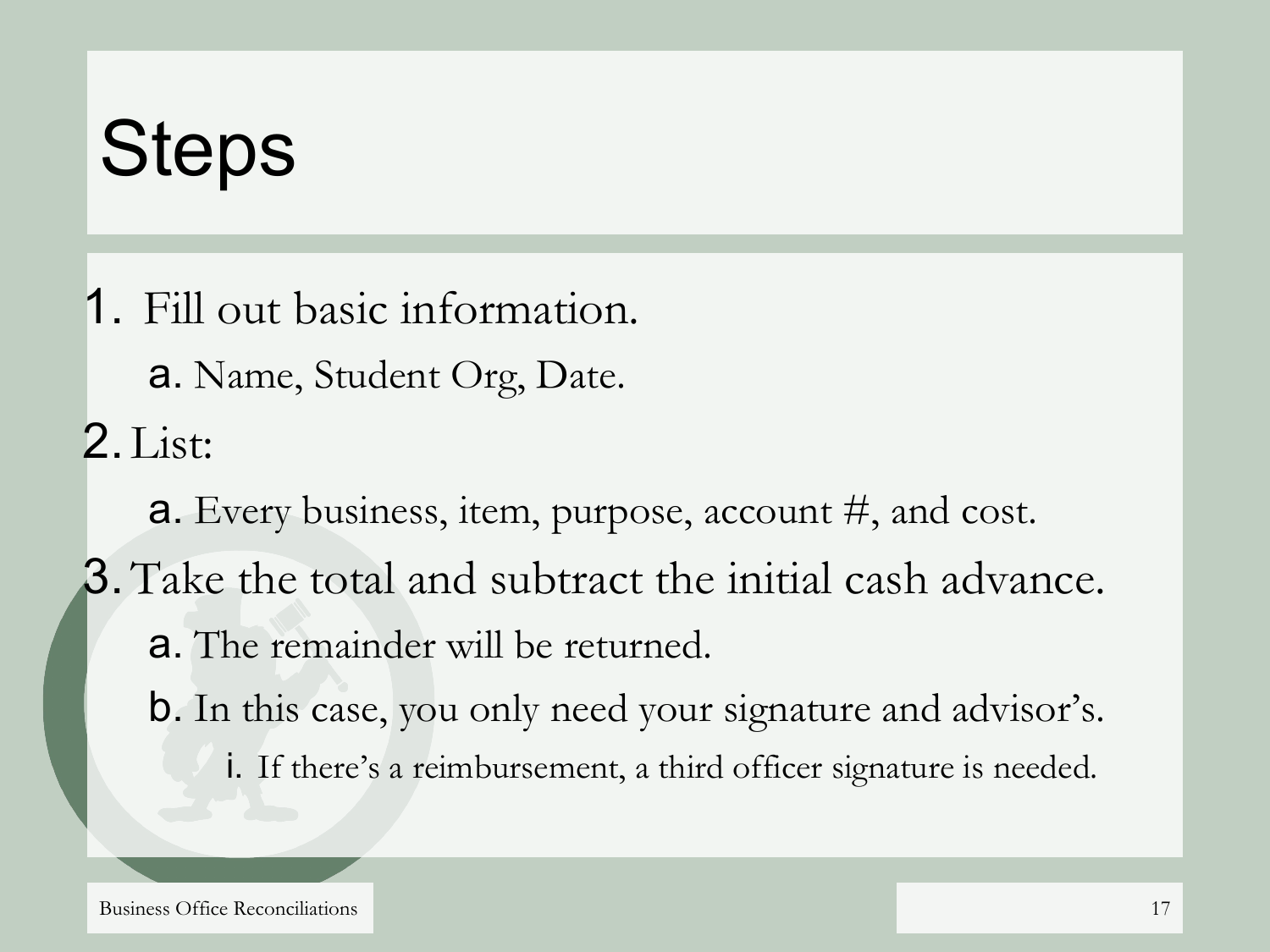# **Tips**

- Reconcile as soon as you can! The earlier, the better.
- Keep your receipts with your cash advance.
- Make photocopies of **everything.**
	- For convenience, download the CamScanner App!
		- It automatically flattens paperwork and organizes them.
		- Files can be emailed/shared instantly.
- Write clearly and neatly!
- Periodically check your student org account.
	- Mistakes do happen. Double-check charges/credits to the account. In the event of an error, you can always ask the Business Office for help, they'll be glad to assist you with any concerns.
- Be patient.